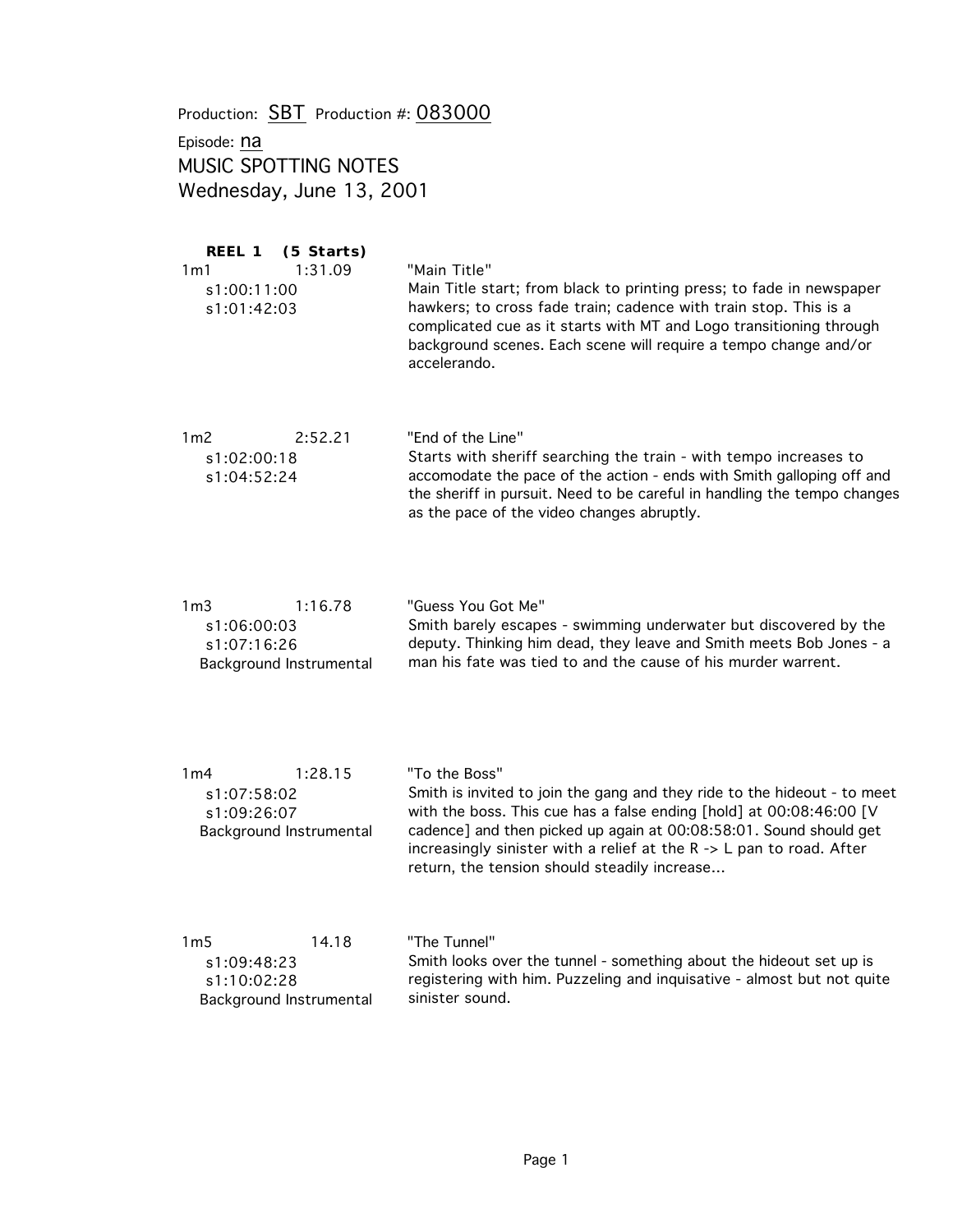|             | REEL 2 (13 Starts)      |                                                                          |
|-------------|-------------------------|--------------------------------------------------------------------------|
| 2m1         | 8.17                    | "Do Something with Him"                                                  |
| s2:10:06:22 |                         | Jones talks to the boss and the boss is not a nice guy. A tight, sparse, |
| s2:10:14:27 |                         | sinister, threatening to the extreme cue.                                |
|             | Background Instrumental |                                                                          |

| 2m2                     | 55.52 | "The Cook"                                                                                                                      |
|-------------------------|-------|---------------------------------------------------------------------------------------------------------------------------------|
| s2:10:22:05             |       | Fade up of Smith as cook - much lighter verging on the comical.                                                                 |
| s2:11:17:20             |       | Becomes increasingly tense as he enters the main room with increasing                                                           |
| Background Instrumental |       | intensity as the card game starts. Ends on hand grab with tension to the<br>extreme. Watch dialog making sure to play under it. |

| 2m3                     | 8.61 | "Knockdown"                                                          |
|-------------------------|------|----------------------------------------------------------------------|
| s2:11:58:13             |      | Smith gets hit and a murderous smile shows on his face but he never  |
| s2:12:07:01             |      | gets to the boss as he is hit with the chair [dead hit 00:12:05:19]. |
| Background Instrumental |      | Watch, as the cue end comes very quickly after the dead hit.         |

| 2m4         | 14.81 | "Underscore"                         |
|-------------|-------|--------------------------------------|
| s2:12:24:16 |       | Start Sheriff theme on Fade to Black |
| s2:12:39:10 |       |                                      |

| 2m <sub>5</sub>         | 40.84 | "Wanted Desperadoes"                                                   |
|-------------------------|-------|------------------------------------------------------------------------|
| s2:13:43:05             |       | Sheriff and deputy talking about the wanted men - play under dialog!!! |
| s2:14:24:00             |       | very subdued.                                                          |
| Background Instrumental |       |                                                                        |

| 2m6                     | 33.10 | "Ride into Town"                                                        |
|-------------------------|-------|-------------------------------------------------------------------------|
| s2:15:05:08             |       | Cue starts with Jones putting coffee down - start sparsely and          |
| s2:15:38:11             |       | increase to full sound on cross fade to ride into town. Watch dialog as |
| Background Instrumental |       | they hitch horses. This cue morphs into 2M7                             |

Background Instrumental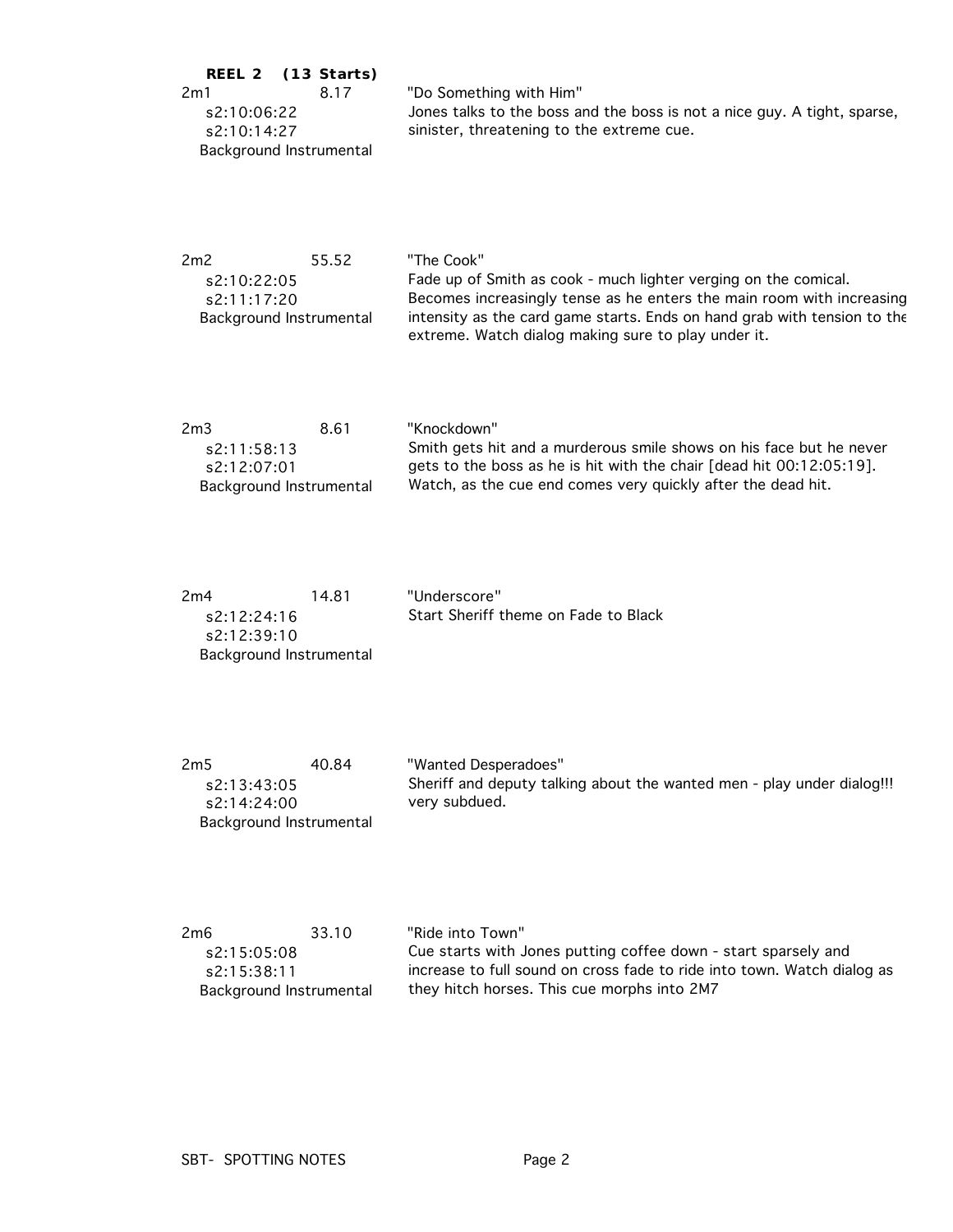| 2m7                     | 1:12.04 | "Sallv"                                                               |
|-------------------------|---------|-----------------------------------------------------------------------|
| s2:15:38:12             |         | Cue morphs from 2m6 - from sinsister to light hearted and romantic as |
| s2:16:50:13             |         | Smith and Jones get distracted by Sally [introduce Sally Theme. Cue   |
| Background Instrumental |         | becomes sinsiter again as they focus on the impending robbery.        |
|                         |         | Extreme tension on shot of safe [dead hit at 00:16:30:23]. Cue        |
|                         |         | becomes airy and light return to Sally Theme.                         |
|                         |         |                                                                       |

| 2m8         | 59.09                   | "Broken Eggs"                                                        |
|-------------|-------------------------|----------------------------------------------------------------------|
| s2:17:02:00 |                         | Comic interlude as Smith and Jones interact infront of Sally. Try to |
| s2:18:01:02 |                         | interweave the 3 themes in a lighthearted and comical fashion.       |
|             | Background Instrumental |                                                                      |

| 2 <sub>m</sub> 9        | 24.82 | "Underscore"                                                             |
|-------------------------|-------|--------------------------------------------------------------------------|
| s2:18:19:06             |       | Light but tense as variation of Sally theme - intensity and anxiety peak |
| s2:18:44:01             |       | with shot of the warning note. Watch dialog.                             |
| Background Instrumental |       |                                                                          |

| 2m10        | 2:23.01                 | "Bungled Robbery"                                                       |
|-------------|-------------------------|-------------------------------------------------------------------------|
| s2:19:30:01 |                         | Smith and Jones approach the back of the store - tense, sinister, rough |
| s2:21:53:01 |                         | sound following "without any lights on" [watch dialog]. Transitions     |
|             | Background Instrumental | between the two calendar shots indicating time compressed scene.        |

| 2m11                    | 34.73 | "Underscore"                                                          |
|-------------------------|-------|-----------------------------------------------------------------------|
| s2:22:08:13             |       | Continuation of the second half of 2m10 - really just resumes after a |
| s2:22:43:05             |       | silent pause. Parts of Smith & Jones themes separately and            |
| Background Instrumental |       | intertwined as they are viewed separately and interacting.            |
|                         |       |                                                                       |

| 2m12                    | 14.88 | "The Hat Band"                                                     |
|-------------------------|-------|--------------------------------------------------------------------|
| s2:22:55:02             |       | Light intertwining of Smith and Jones themes but turns sinister as |
| s2:23:09:28             |       | Jones eyes the hat band and knows Smith has been seeing Sally.     |
| Background Instrumental |       |                                                                    |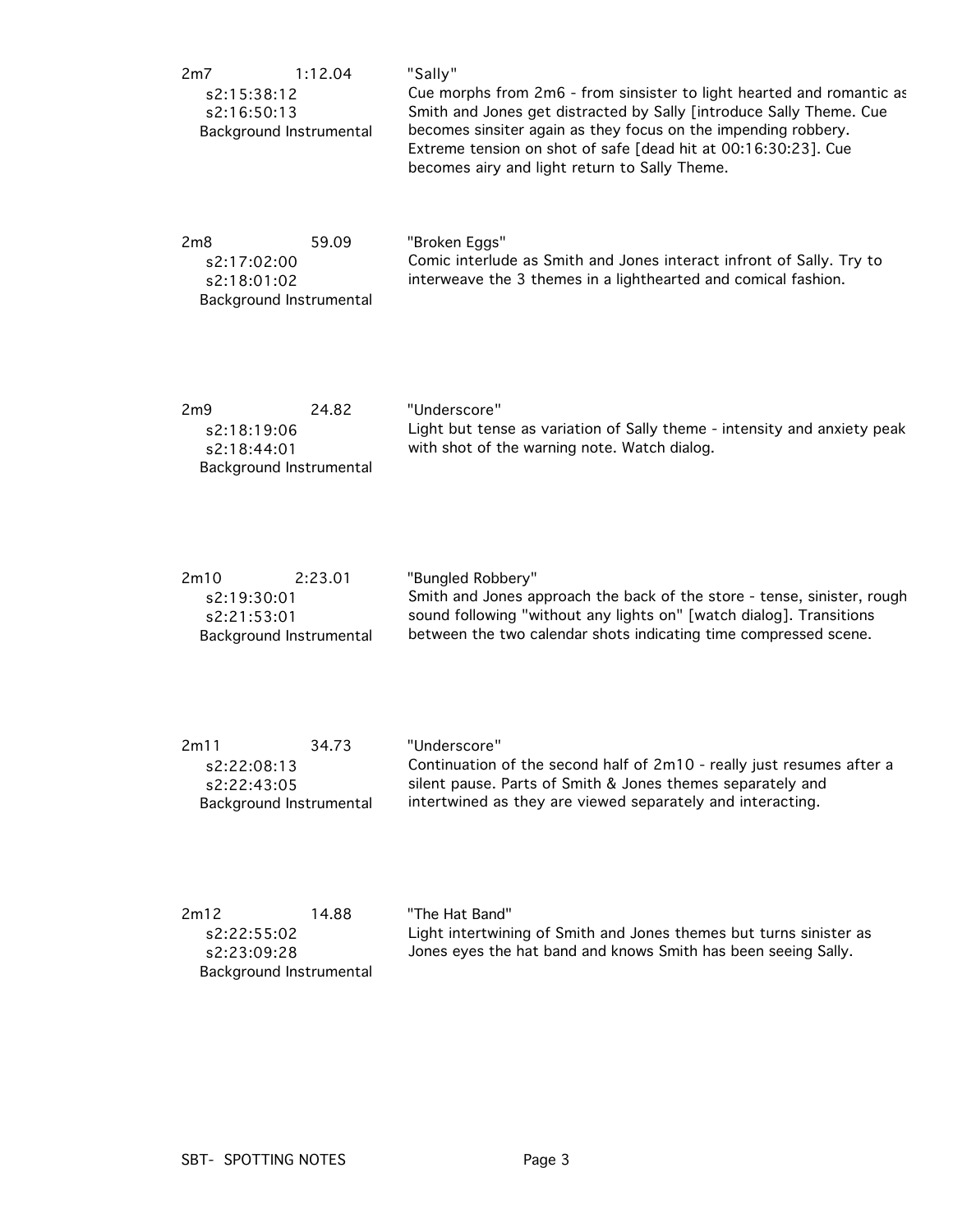| 2m13                    | 14.88 | "Holding Up the Stage"                                                                                                                          |
|-------------------------|-------|-------------------------------------------------------------------------------------------------------------------------------------------------|
| s2:22:55:02             |       | Smith is going to rob the stage ahead of the gang and safeguard the                                                                             |
| s2:23:09:28             |       | money box for Sally. Start with light heroic Smith theme building to                                                                            |
| Background Instrumental |       | cross fade and full with Smith on horseback. Sinister turn with shot of<br>the gang and then transition to ACTION music - increase and decrease |
|                         |       | tempo as needed to match the screen actions. End with abrupt dead hit.                                                                          |

|                         | REEL 3 (8 Starts) |                                                                       |
|-------------------------|-------------------|-----------------------------------------------------------------------|
| 3m1                     | 1:19.18           | "Suspicion"                                                           |
| s3:27:30:05             |                   | The gang starts to suspect Smith - underscore as the gang rides away, |
| s3:28:49:11             |                   | Smith theme on shot of riding into town. Intertwine Smith/Sally theme |
| Background Instrumental |                   | at the store. Intense anxiety as Jones discovers the Hat Band on the  |
|                         |                   | road - sinister and anger with Jones at the hotel waiting for Smith.  |

| 3m2                     | 38.54 | "Confrontations"                                                         |
|-------------------------|-------|--------------------------------------------------------------------------|
| s3:29:22:14             |       | Start with pleasant Smith/Sally theme through the cross fade becoming    |
| s3:30:01:00             |       | increasingly sinister after the fade. Tense Smith theme as he enters     |
| Background Instrumental |       | the saloon. Tension builds to breaking point and then breaks abruptly on |
|                         |       | shot of hat with Hatband.                                                |

| 3m3.        | 1:02.16                 | "Revelations"                                                        |
|-------------|-------------------------|----------------------------------------------------------------------|
| s3:30:45:20 |                         | A bitter sweat statement as Jones reveals his secret - flashes of    |
| s3:31:47:25 |                         | anger in Smith as he realizes that Jones is the man who commited the |
|             | Background Instrumental | crime he is wanted for. Turns tragic as Jones continues his story.   |

| 3m4                     | 5.51 | "Underscore"                                                        |
|-------------------------|------|---------------------------------------------------------------------|
| s3:32:04:11             |      | Transition from 3m3 - starts on Black increasingly sinister as gang |
| s3:32:09:26             |      | fades up.                                                           |
| Background Instrumental |      |                                                                     |

| 3m5                     | 1:05.33 | "Suspect Again"                                                 |
|-------------------------|---------|-----------------------------------------------------------------|
| s3:32:50:02             |         | Tense/anxious separate Smith/Jones themes with cuts between the |
| s3:33:55:12             |         | two men. An extreme sinister aspect to tension as Jones throws  |
| Background Instrumental |         | cigarette [larger sound].                                       |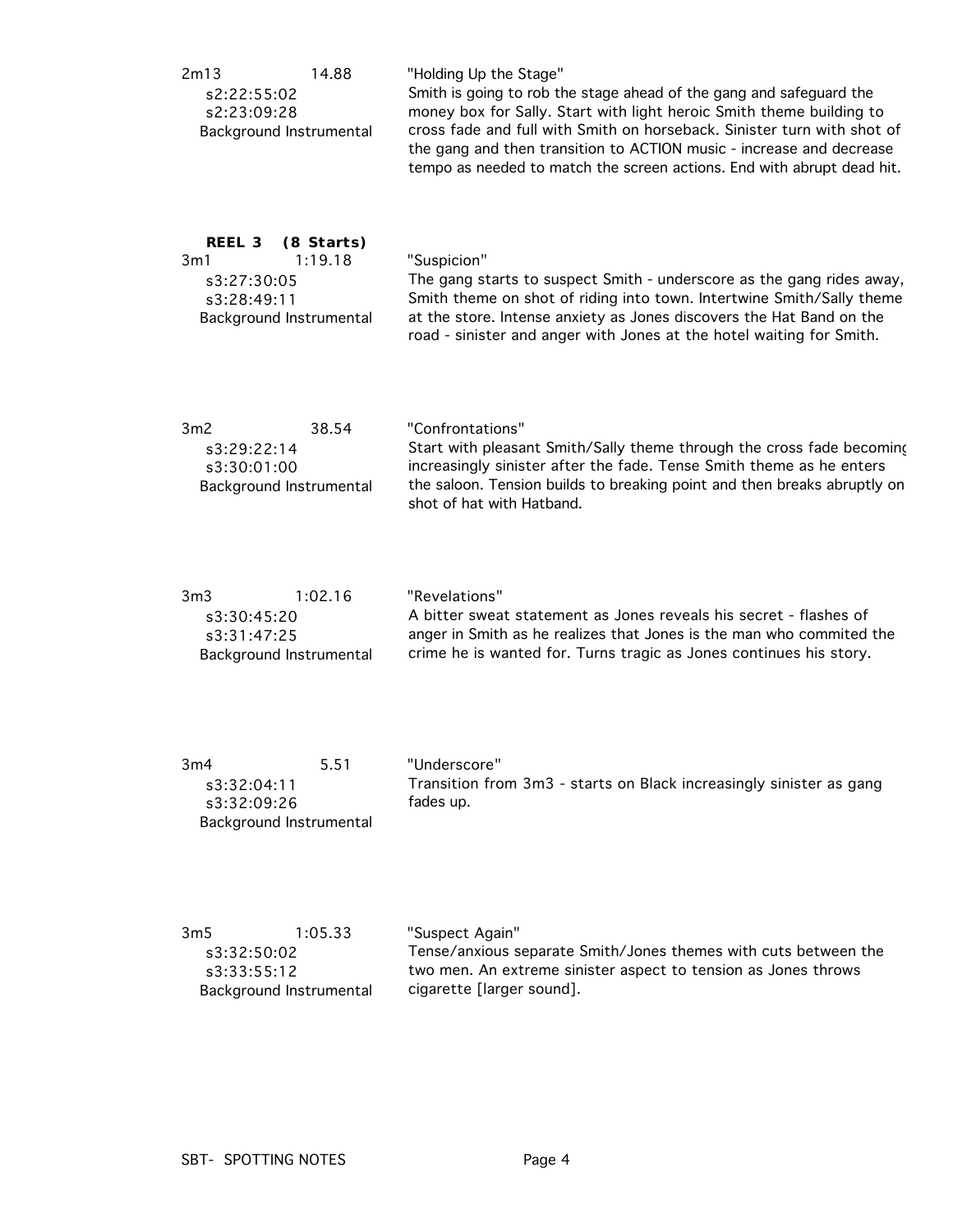3m6 16.45 "Underscore" s3:34:20:28 s3:34:37:11 Background Instrumental

Tense/anxious/sinister - impact as Jones sees eggs…

3m7 27.56 "Underscore" s3:35:03:08 s3:35:30:25 Background Instrumental Sinister Jones theme - anxious Smith theme…

| 3m8                     | 1:24.28 | "Talk to Sally"                                                          |
|-------------------------|---------|--------------------------------------------------------------------------|
| s3:35:46:06             |         | Sheriff & deputy decide to talk to Sally - Smith arrives but the Sheriff |
| s3:37:10:15             |         | is already talking with her. Smith sends a note to her. All the while,   |
| Background Instrumental |         | Smith is being tailed by Jones. All character themes mix with emphasis   |
|                         |         | dependent on the shifting character focus. Movement from Sally, Sally    |
|                         |         | & sheriff, Smith, Jones, Smith/Jones                                     |

|                         | REEL 4 (6 Starts) |                                                                            |
|-------------------------|-------------------|----------------------------------------------------------------------------|
| 4m1                     | 18.69.            | "Meet Me"                                                                  |
| s4:37:15:28             |                   | Smith finally gets a note to Sally - she finishes with the sheriff but the |
| s4:37:34:19             |                   | anxiety builds - things are coming to a close and good and bad will shoo   |
| Background Instrumental |                   | it out.                                                                    |

| 4m2                     | 1:01.76 | "Trail Her"                                                              |
|-------------------------|---------|--------------------------------------------------------------------------|
| s4:38:16:13             |         | The sheriff questions the actions and behavior of Sally - they decide to |
| s4:39:18:06             |         | wait and tail her when she leaves                                        |
| Background Instrumental |         |                                                                          |

| 4m <sub>3</sub>         | 19.42 | "Trailing Sally"                                                       |
|-------------------------|-------|------------------------------------------------------------------------|
| s4:39:40:15             |       | Sally Theme as the sheriff trails her introduce tinge of sheriff theme |
| s4:39:59:28             |       | here.                                                                  |
| Background Instrumental |       |                                                                        |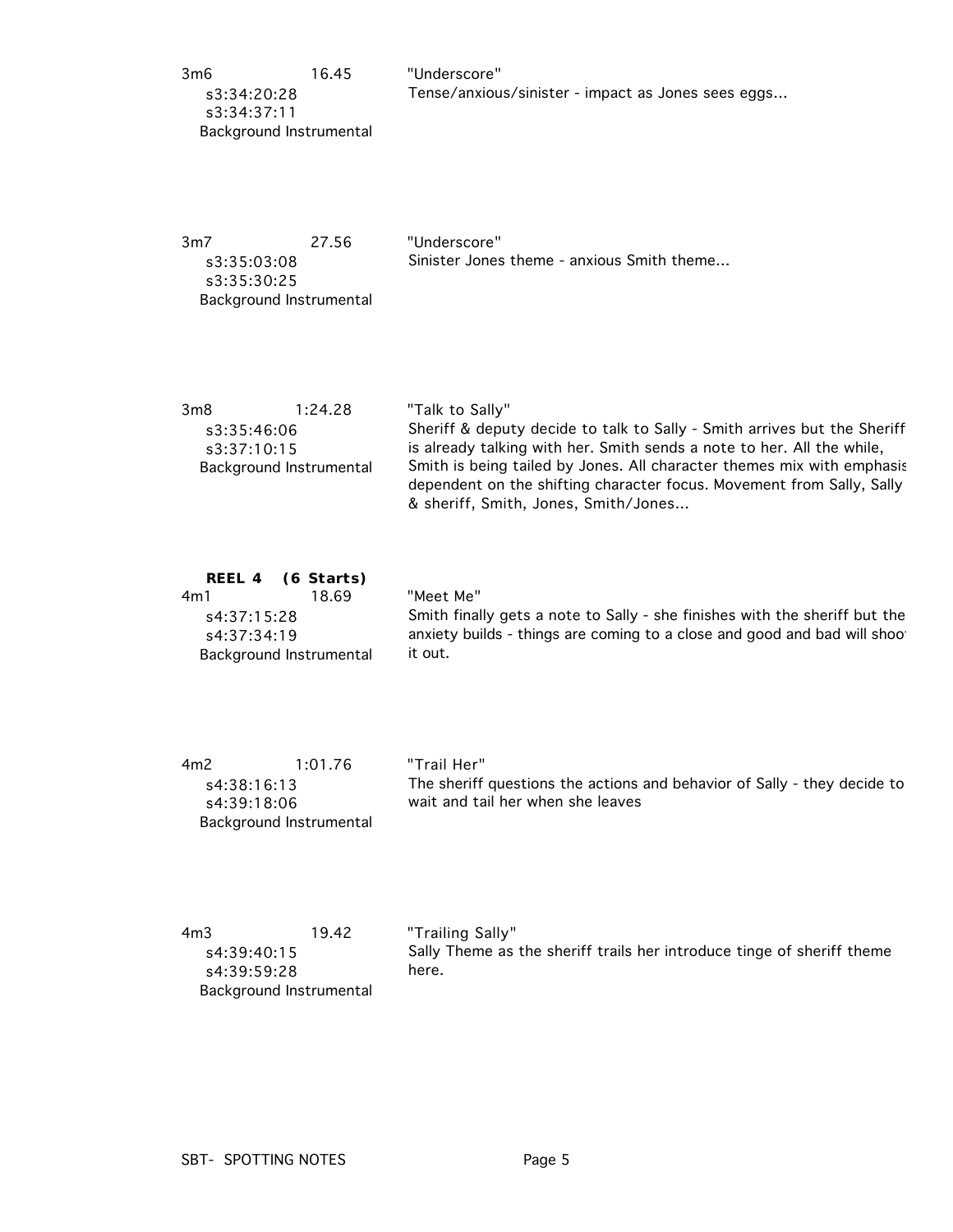| 4m4                                    | 1:14.51 | "Games Up"                                                                                                                                     |
|----------------------------------------|---------|------------------------------------------------------------------------------------------------------------------------------------------------|
| s4:40:16:26                            |         | A complicated cue - 3 tempo changes to match action: 1] The sheriff                                                                            |
| s4:41:31:11<br>Background Instrumental |         | and deputy trail Sally. He walks in on Smith, Jones, & Sally. 2] Sally<br>distracts them and fight starts. 3] They make their escape galloping |
|                                        |         | away in a flurry of bullets.                                                                                                                   |

| 4m5.                    | 52.22 | "Aftermath"                                                              |
|-------------------------|-------|--------------------------------------------------------------------------|
| s4:41:44:27             |       | Smith and Jones split up - Jones heads back into town to tell Sally that |
| s4:42:37:04             |       | he set up Smith. Notice evil grin on Jones as Smith leaves. 2 Tempos     |
| Background Instrumental |       | need one for Smith/Jones split up and one for the posse galloping off.   |
|                         |       | Try to intertwine Smith/Jones/Sally theme.                               |

| 4m6                     | 1:24.02 | "Save Him"                                                               |
|-------------------------|---------|--------------------------------------------------------------------------|
| s4:43:09:02             |         | Jones tells Sally what he has done to take care of Smith - she tells him |
| s4:44:33:02             |         | how Smith knew what Jones had done yet understood. Jones admits his      |
| Background Instrumental |         | stupidity and goes to set things straight.                               |

| "Into the Trap"                                                                                                                              |
|----------------------------------------------------------------------------------------------------------------------------------------------|
| The boss sets his men for the trap - tragic Smith theme as he rides into                                                                     |
| the trap - with a suspicion that something is up. Jones rides to warn                                                                        |
| Smith. The tension is extreme building as Smith and Jones ride and with<br>each shot of a bad guy. May need tempo change to reflect actions. |
|                                                                                                                                              |

| 5m2                     | 5:00.13 | "Gun Fight//Posse Rides"                                            |
|-------------------------|---------|---------------------------------------------------------------------|
| s5:46:27:15             |         | The posse rides with Sally - Smith/Jones escape using the stage and |
| s5:51:27:19             |         | are pursued by the gang - the posse chases the bad guys.            |
| Background Instrumental |         |                                                                     |

| 5 <sub>m3</sub>         | 28.66 | "Jones does Right"                                                    |
|-------------------------|-------|-----------------------------------------------------------------------|
| s5:51:51:19             |       | Increasingly tragic as the stage hores approach - Jones is mortally   |
| s5:52:20:09             |       | wounded - stage plunges off the road. Smith tried his best to same    |
| Background Instrumental |       | Jones but to no avail - Jones and Smith settle the issue between them |
|                         |       | as Jones starts to fade.                                              |